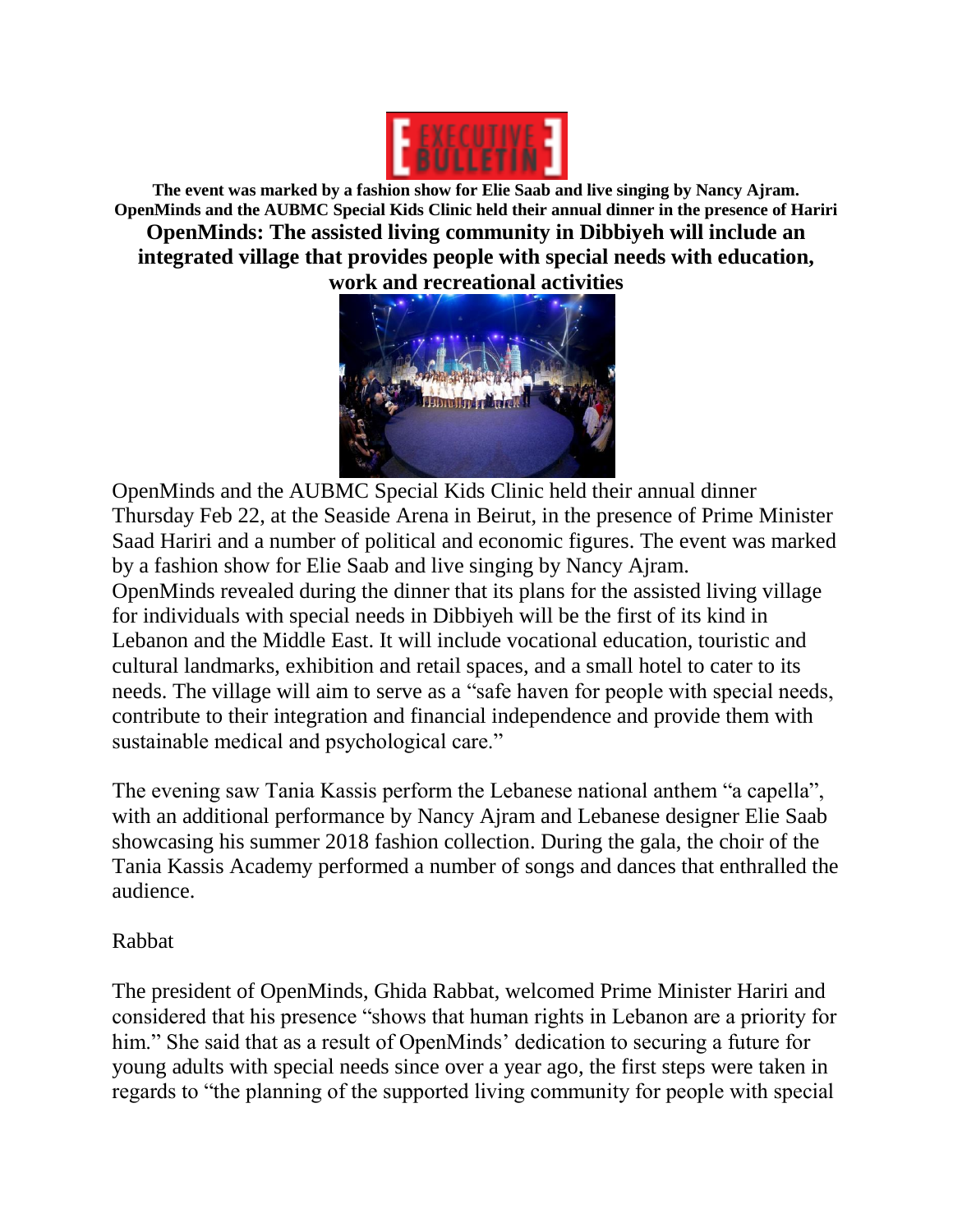needs in Lebanon and the Middle East". It will be built in the village of Dibbiyeh on an area of 7,500 Sq.m. Noting that such communities are "rare, even in America and Europe," she said that "achieving such a dream in Lebanon would be a great accomplishment for the country." She clarified that the Dibbiyeh project will consist "of an open village providing opportunities in education, work and recreation and will include touristic sites, cultural aspects and exhibitions, a small hotel and a sports center". She highlighted that it will create an environment that accommodates people with special needs, contributes to their integration and financial independence, provides them with continuous medical and psychological care and provides them with a dignified life. Rabbat explained further, stating that "instead of being sad and sorry for our children, we see them, on the contrary, as talented individuals treated equally with other citizens."

OpenMinds will initiate the next stage with the aim "to develop a funding plan for this project," stressing that "it aligns with the overall community goal of breaking the culture of shame for the parents of children with special needs."

Commending the initiatives of Prime Minister Saad Hariri to "empower women and encourage the economy" and in his belief in Lebanon first, she said she had "the hope to support the cause of the special needs in Lebanon, who account for 10 percent of its population according to documented statistics." "In the partnership between the private sector and the public sector in Lebanon, we can take care of a project that will re-categorize Lebanon as a leading country concerned with humanitarian issues," she said. She concluded by stating that the case carried by the organization "started with a handful of mothers but has now been adopted by an entire society."

## Al Boustani

Dr. Boustani highlighted the fact that while there were some diseases that medicine can still not cure, "it is now possible to transform developmental disorders, such as autism, into capabilities through early intervention," said Dr. Rose Mary Boustani, president of the AUBMC Special Kids Clinic. "Neurodegenerative hereditary disorders can be diagnosed with great precision and some deadly diseases can be cured," she said.

## Beyhum

Suha Beyhum, the vice president of OpenMinds clarified that this gala was not an opportunity for us to complain about the lack of services provided in Lebanon but rather a "cause that unites us all". She thanked the sponsors for "helping us teach